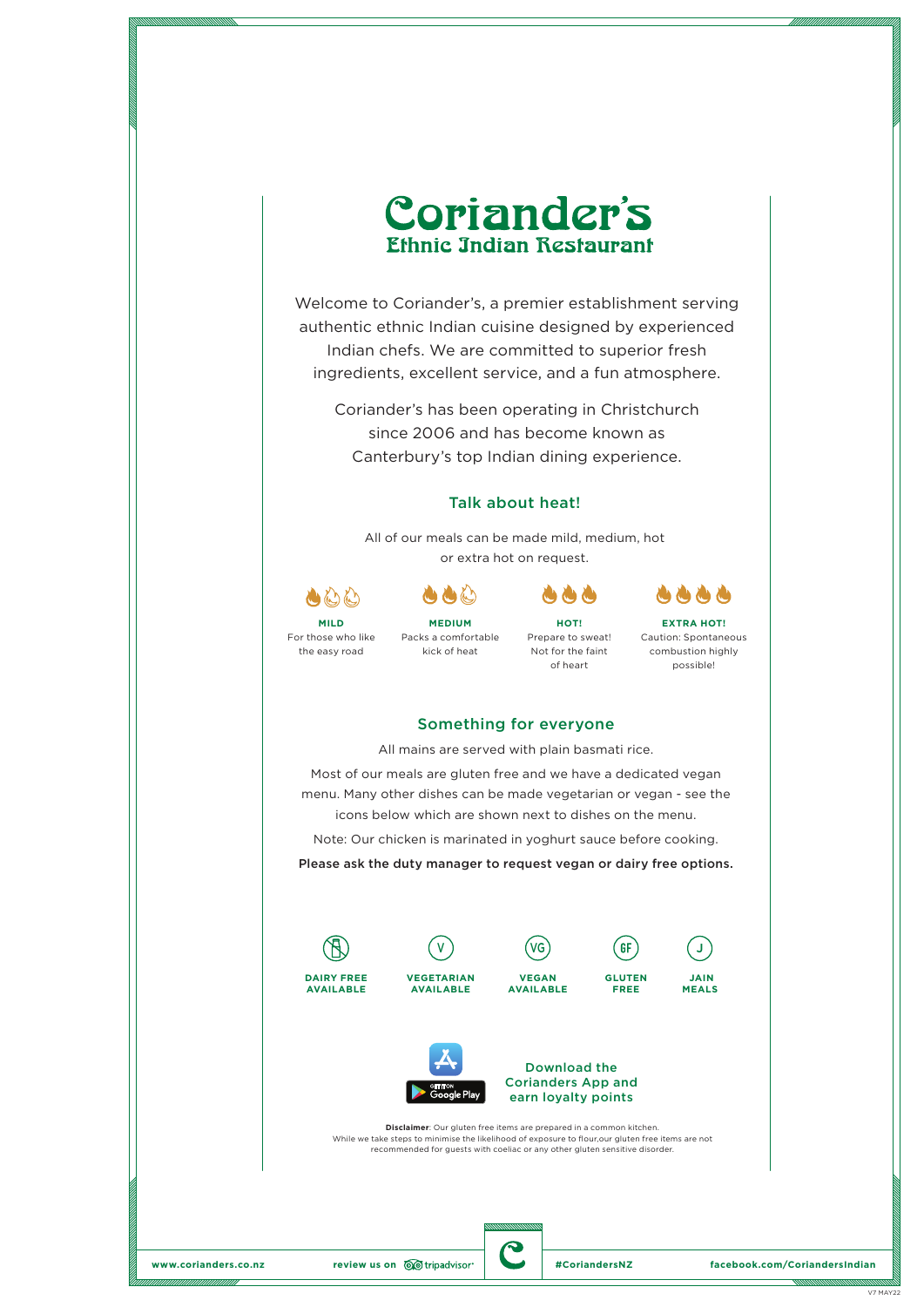

# **Coriander's Gold Banquet** (per person) **50.00 Starters** One samosa, one onion bhaji, one lamb chop, lamb tikka and Coriander's special tikka.

## **Main course**  Each person can choose one main from the menu (excludes lamb shank curry).

Served with basmati rice, plain naan bread, popadoms and mango chutney.

**Dessert**

Your choice from our desserts menu.

# **Coriander's Silver Banquet** (per person) **40.00**

**DID YOU KNOW?** This banquet is available to order for one person right through to a group of 60.

#### **Starters** One samosa, one onion bhaji and Coriander's special tikka. **Main course**

Each person can choose one main from the menu (excludes lamb Shank Curry)

Served with basmati rice, plain naan bread.

# **Coriander's Kids Banquet** (per person) 28.00

Two pieces of chicken tikka. Kids portion of butter chicken or mango chicken. One chocolate naan bread.

#### **Dessert**

Your choice from our desserts menu.

# **Coriander's Vegetarian Banquet** (per person) **45.00**

#### **Starters**

One samosa, one onion bhaji, one vegetable pakora, and one cheese pakora.

#### **Main course**

Each person can choose one main from the menu. Served with basmati rice, plain naan bread, popadoms and mango chutney.

#### **Dessert**

Your choice from our desserts menu.

# **Coriander's Vegan Banquet** (per person) 45.00

#### **Starters**

One samosa, one onion bhaji, one cauliflower pakora, and crispy potato.

#### **Main course**

Each person can choose one main from the Vegan menu. Served with basmati rice, tandoori roti, popadoms and mango chutney.

### **Dessert**

Your choice from our desserts menu.

Conditions apply.

**DID YOU KNOW?** India is the world's largest democracy, with 1.4 billion people.

**A SPICY FACT** 70% of all the world's spices come from

India.

ᡁᡃᡃᢅ᠔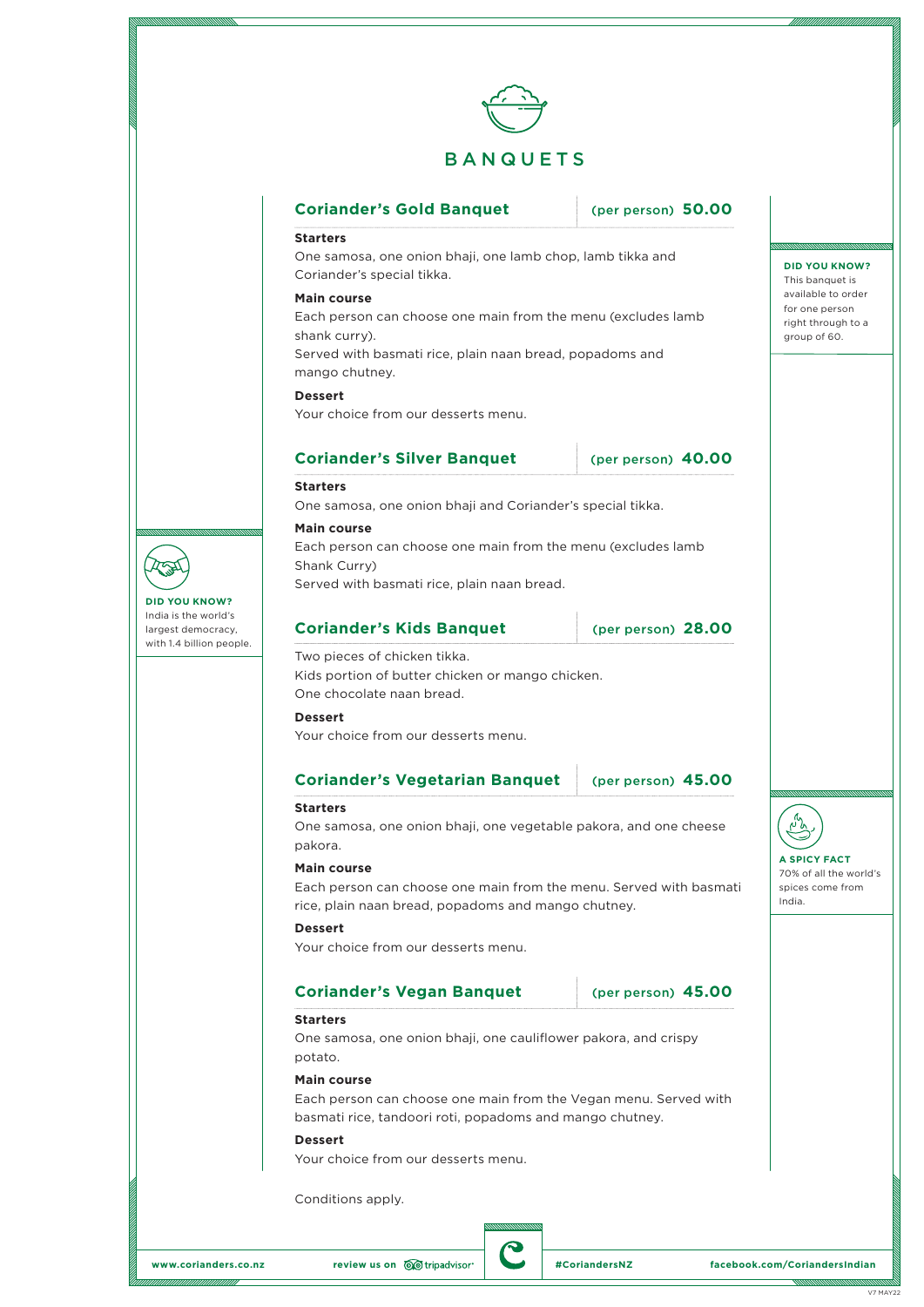

# **Chef's Special Sizzling Tandoori Platter** (for two) **36.00**

Includes two lamb chops, two tandoori king prawns, lamb tikka, two fish amritsari tikka and two Coriander's special tikka.

#### **Coriander's Platter** (for two) **32.00**

**PLATTERS** Any of these platters can be ordered for two people, right through to a group

of 60.

Includes two samosa, two onion bhaji, lamb tikka, two lamb chops and two chicken tikka.

# **Coriander's Vegetarian Platter**  $\qquad \qquad \boxed{v}$  (for two) 26.00

Includes two samosa, two onion bhaji, two vegetable pakora, and two cheese pakora. A must for all vegetarians.

# **Coriander's Vegan Platter** (VG) (for two) 26.00

VG

 $\odot$ 

Includes two samosa, two onion bhajis, cauliflower pakoras and crispy potato.



A tasty mixture of potatoes, peas, cumin seeds, spices and fresh herbs wrapped in a homemade flaky pastry, deep-fried. Two pieces per portion.

#### **Onion Bhaji 8.50**

Crispy onion fritters made with fresh herbs and chickpea batter, deep fried. Three pieces per portion.

#### **Vegetable Pakora** (VG) 8.50

Selection of mixed vegetables, dipped in a chickpea batter, finished in hot oil. Six pieces per portion.

# **Tandoori Mushrooms 18.00**

Mushrooms marinated in garlic and yoghurt, cooked in the tandoor. Eight pieces per portion. To request vegan, please speak to the Duty Manager.

# **Cheese Pakora 14.00**

# V

V

 $\circ$ 

 $(vG)$   $(v)$ 

Indian cheese layered with spinach, lightly dipped in chickpea batter and finished in hot oil. Six pieces per portion.

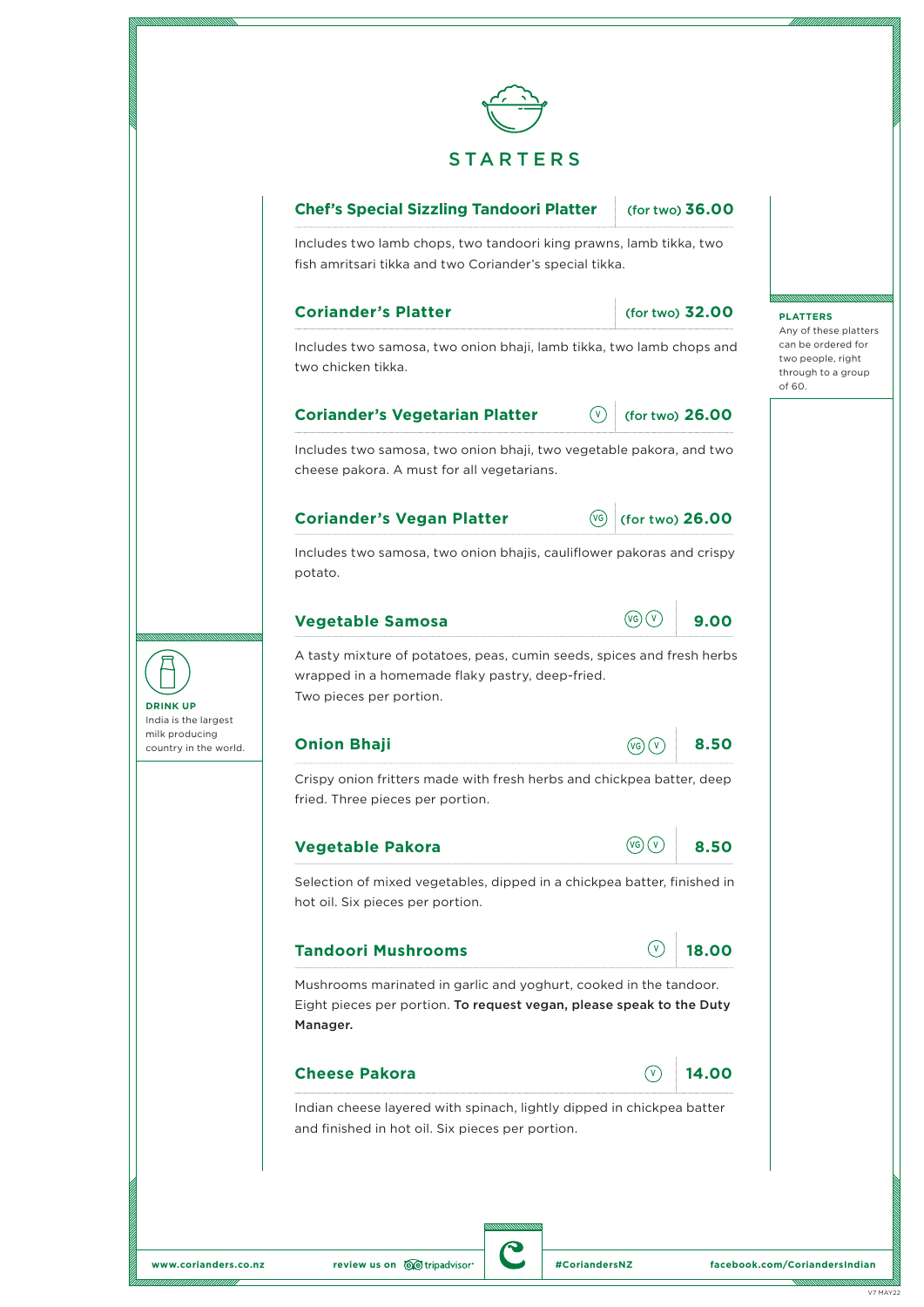

**Paneer Tikka 20.00** V

Homemade Indian cheese marinated in yoghurt and spices, skewered and cooked in tandoor. Six pieces per portion.

# **Chicken Tikka 20.00**

Chicken marinated in spices and yoghurt, cooked on a skewer over flaming charcoal in the tandoor. Five pieces per portion.

# **Lamb Tikka 23.00**

Lamb marinated in spices, cooked on a skewer over flaming charcoal in the tandoor. Five pieces per portion.

# **Lamb Chops 23.00**

**NUTRITIOUS NUTMEG** Nutmeg is a highly effective stress reliever.

Fresh ginger flavoured young lamb cutlets, marinated in yoghurt and tandoor masala roasted in the tandoor. Four pieces per portion.

#### **Tandoori King Prawn 21.00**

King prawns marinated aromatically with fresh herbs, spices and a touch of cream, cooked delicately in the tandoor. Eight pieces per portion.

| Tandoori Chicken Half - one leg, one breast   | 18,00 |
|-----------------------------------------------|-------|
| Tandoori Chicken Full - two legs, two breasts | 28,00 |

Tender spring chicken marinated in traditional Indian masala with fresh herbs and freshly-ground spices and yoghurt, skewered and cooked in the tandoor.

# **Tandoori Chicken Wings 16.00**

Chicken wings marinated in yoghurt with fresh herbs and freshly ground spices. Skewered and cooked in the tandoor. Eight pieces per portion.



**HOT STUFF** India is home to the 'ghost chilli', one of the hottest in the world.

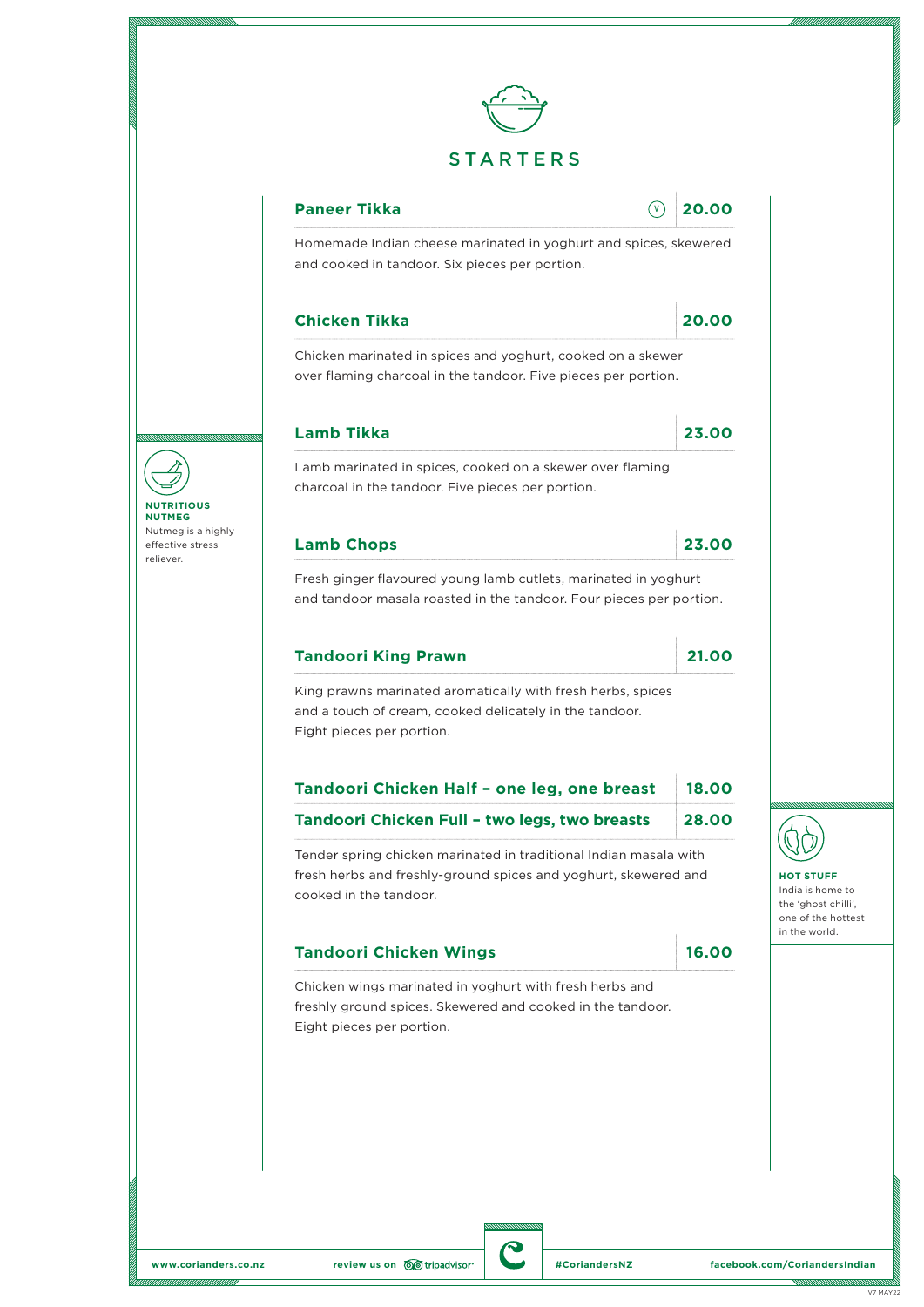





The game Snakes and Ladders was created by an Indian poet in the 13th century, the game represented virtues and vices.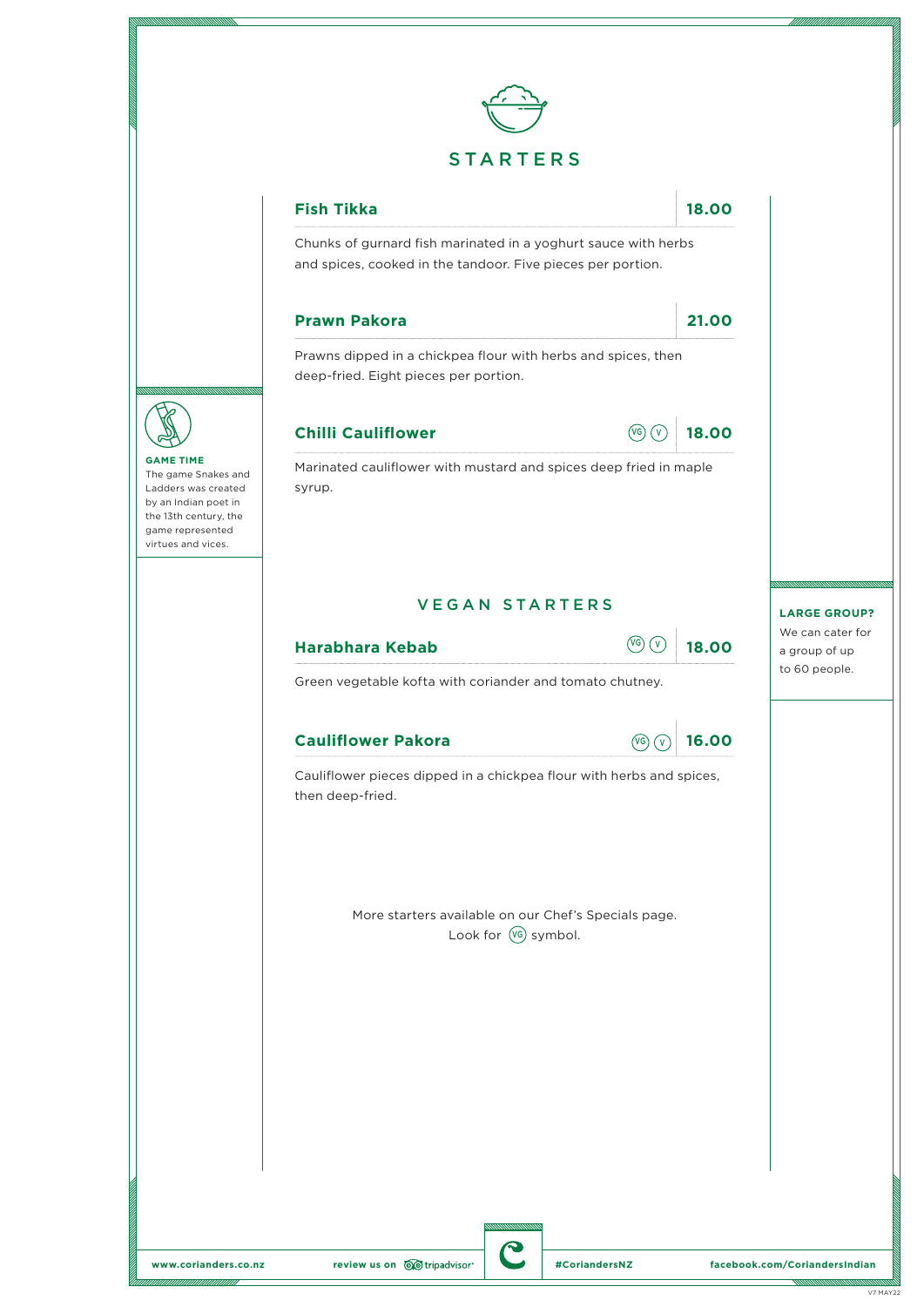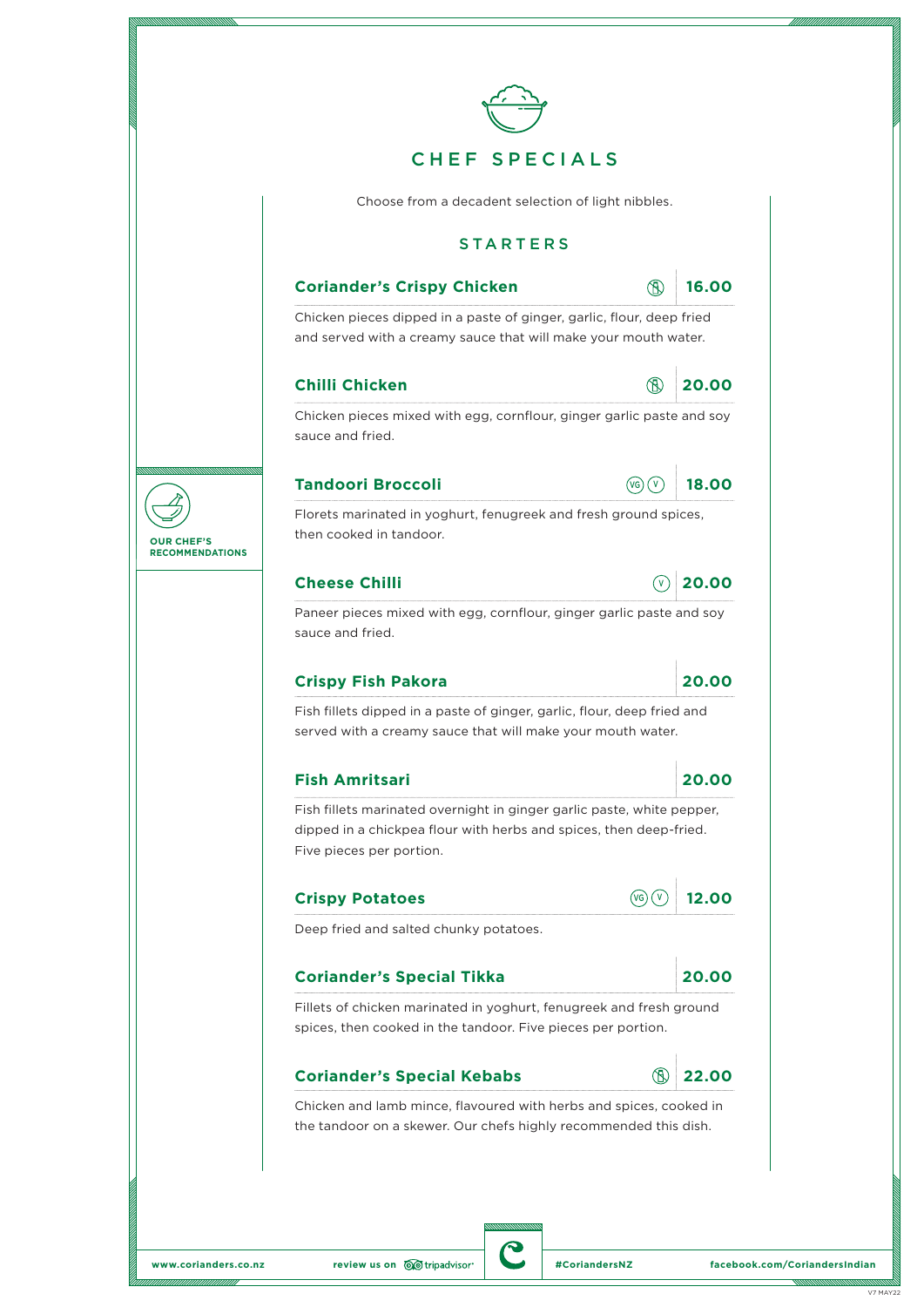

**www.corianders.co.nz review us on**  $\overline{\text{QQ}}$  tripadvisor **and the set of the set of the set of the set of the set of the set of the set of the set of the set of the set of the set of the set of the set of the set of t**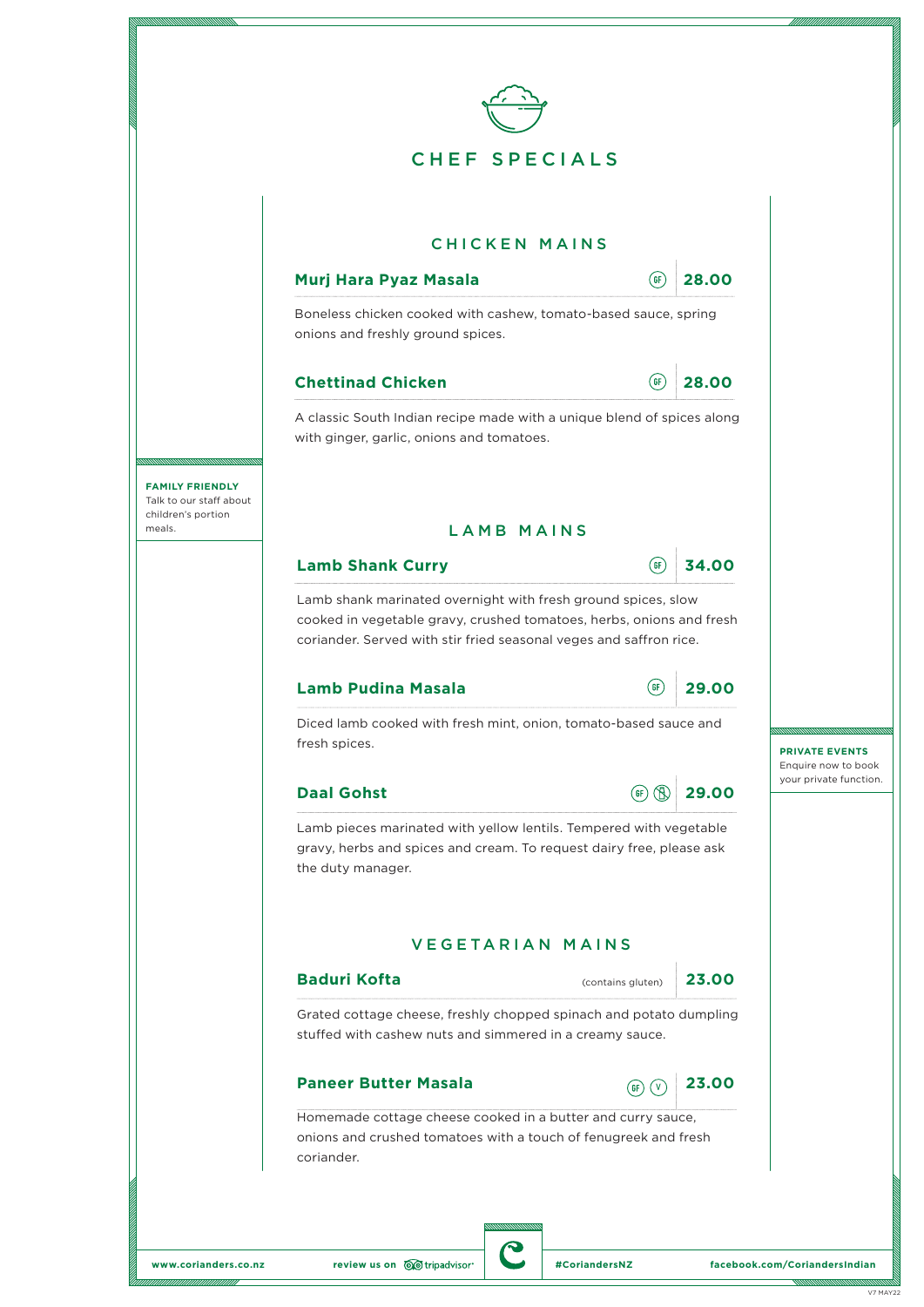|                                                                                                    |       |                                                                        | All mains are served with plain basmati rice.                                                                                                                                               |
|----------------------------------------------------------------------------------------------------|-------|------------------------------------------------------------------------|---------------------------------------------------------------------------------------------------------------------------------------------------------------------------------------------|
|                                                                                                    | 26.00 | (GF)                                                                   | <b>Butter Chicken</b>                                                                                                                                                                       |
|                                                                                                    |       |                                                                        | The most popular Indian dish, cooked in a mild butter sauce with a<br>touch of fenugreek.                                                                                                   |
| <b>NOTE</b><br>Our chicken is<br>marinated in a                                                    | 26.00 | $($ GF $)$                                                             | <b>Chicken Tikka Masala</b>                                                                                                                                                                 |
| yoghurt sauce.<br>Please ask the duty<br>manager if you<br>would like a dish<br>cooked dairy free. |       |                                                                        | Marinated chicken tikka cooked in the tandoor then prepared in the<br>pan with a selection of spices and cream.                                                                             |
|                                                                                                    | 26.00 | $($ GF $)$                                                             | <b>Chicken Korma</b>                                                                                                                                                                        |
|                                                                                                    |       |                                                                        | Small chunks of chicken cooked in the tandoor and simmered in a<br>creamy sauce with herbs and spices.                                                                                      |
|                                                                                                    | 26.00 | (GF)                                                                   | <b>Mango Chicken</b>                                                                                                                                                                        |
|                                                                                                    |       |                                                                        | Chicken cooked in an aromatic mango sauce, then tempered with<br>cream, herbs and spices.                                                                                                   |
|                                                                                                    | 26.00 | (GF)                                                                   | <b>Murg Akbari</b>                                                                                                                                                                          |
|                                                                                                    |       |                                                                        | Chunks of chicken cooked in a mild creamy sauce, then finished with<br>vegetable gravy and egg.                                                                                             |
| <b>RAIN OR SHINE</b><br>India experiences<br>six seasons:                                          | 26.00 | GF                                                                     | <b>Chicken Bhuna Masala</b>                                                                                                                                                                 |
| summer, autumn,                                                                                    |       |                                                                        | A dry dish of diced chicken, stir fried with onion, ginger, garlic, herbs<br>and spices, capsicum, fresh coriander and curry masala.<br>To request dairy free, please ask the duty manager. |
| winter, spring,<br>summer monsoon,<br>and winter<br>monsoon.                                       |       | (GF                                                                    | <b>Chicken Vindaloo</b>                                                                                                                                                                     |
|                                                                                                    | 26.00 |                                                                        |                                                                                                                                                                                             |
|                                                                                                    |       | A hot dish. It is cooked with vinegar, capsicum, spices and coriander. | To request dairy free, please ask the duty manager.                                                                                                                                         |
|                                                                                                    | 27.00 | GF                                                                     | <b>Bombay Chicken</b>                                                                                                                                                                       |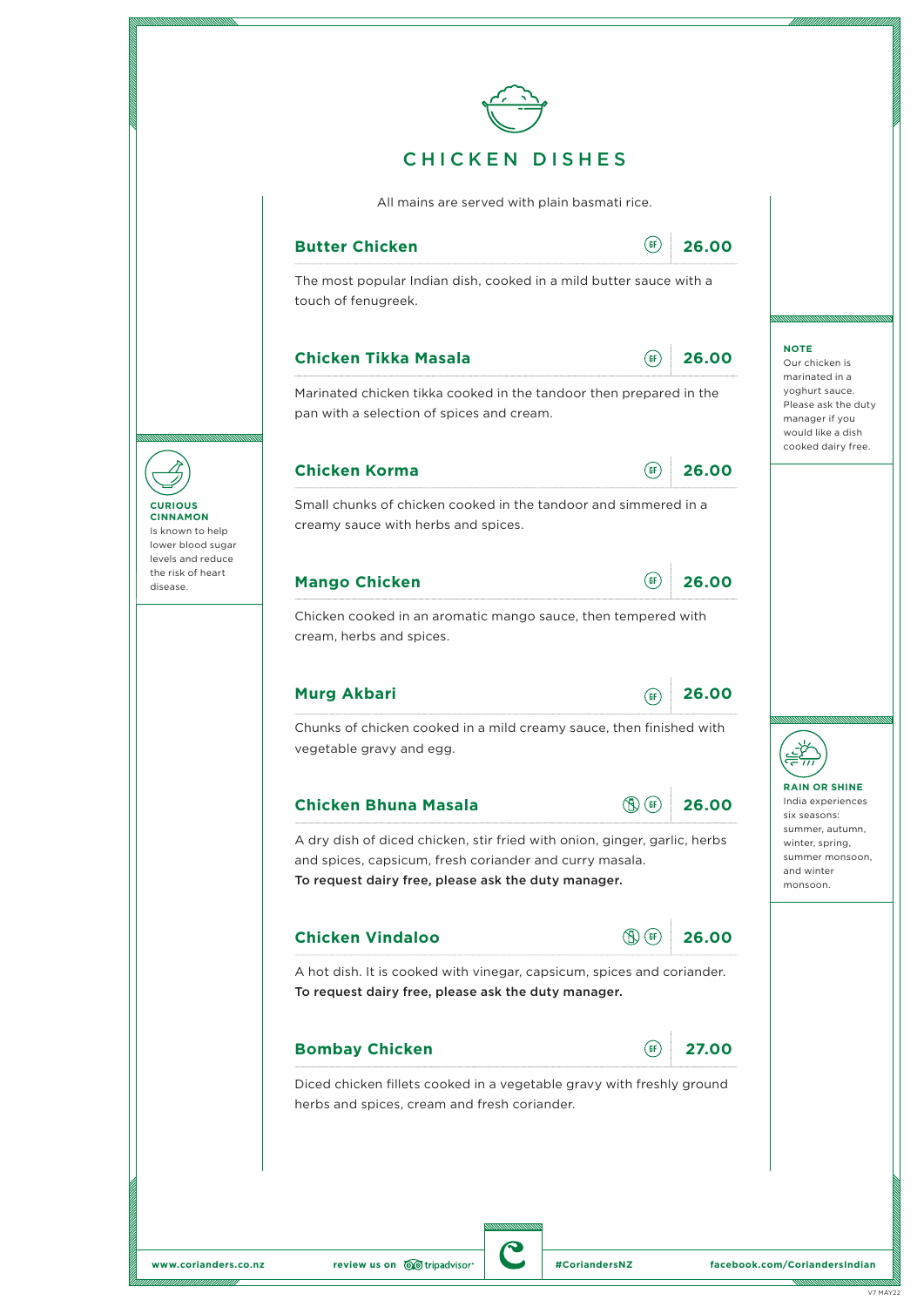



A dish for those who enjoy a hot curry. Diced chicken cooked in a lamb gravy with onion, herbs and spices, garlic and ginger. To request dairy free, please ask the duty manager.

### **Chicken Posht 26.00**



Tender cubes of chicken sautéed in a vegetable gravy with garlic, ginger, herbs and spices, tomatoes and poppy seeds.



Tender pieces of chicken cooked in a spinach gravy with fresh tomatoes, herbs and spices, then finished with cream. To request dairy free, please ask the duty manager.

# **Murg Kadai 26.00**



Chicken cooked in vegetable gravy with crushed onions, garlic, ginger and cream with fresh coriander.

## **Chicken Jalfrezee 26.00**



Diced chicken cooked with capsicum, herbs and spices, coconut milk and tomatoes.

To request dairy free, please ask the duty manager.

## **Balti Dansak Chicken 1996 126.00**



Chicken pieces simmered with black lentils. Tempered with vegetable gravy, herbs and spices and cream. To request dairy free, please ask the duty manager.

#### **Chicken Do Payaza 26.00**



Cubes of chicken tossed with chunks of onion in a vegetable gravy along with herbs, spices and cream.



**GROW A MO** Police officers in one state in India are given a slight pay upgrade for having a moustache.



**POWERFUL PEPPER** Pepper is known to fight against colds and is particularly effective against throat infections.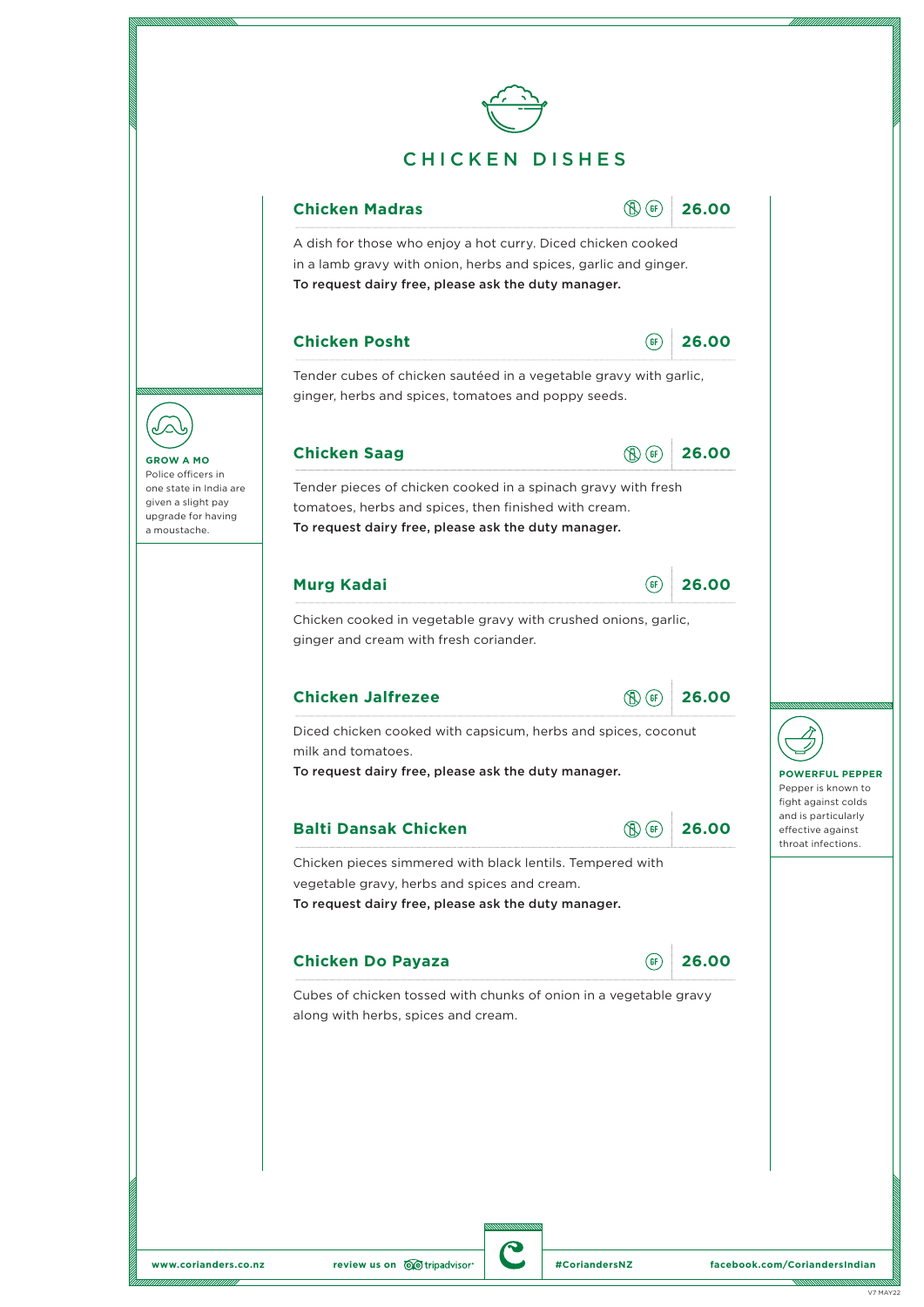

# **Lamb Vindaloo 19.100 19.100 19.100 19.100**

Diced lamb chunks cooked with freshly ground spices, vinegar, capsicum and herbs. An all-time favourite hot dish.

#### **Lamb Saag Meat 19.100 19.100 19.100 19.100**



Tender pieces of lamb cooked in a spinach gravy with fresh tomatoes, herbs and spices, finished with cream.

To request dairy free, please ask the duty manager.

## **Lamb Rogan Josh 27.00**



Lamb cooked with aromatic cinnamon, cardamom, turmeric, coriander and garam masala.

To request dairy free, please ask the duty manager.

# **Meat Bhuna Masala 27.00**



A dry dish. Lamb chunks stir fried with onion, ginger, garlic, herbs and spices, crushed tomatoes, fresh coriander and curry masala. To request dairy free, please ask the duty manager.

# **Lamb Kadai 27.00**

| ì۴. | 27.00 |
|-----|-------|
|     |       |

**A TEAM EFFORT** India broke a Guinness World Record by planting nearly 50 million trees in 24 hours to raise awareness of conservation.

Chunks of lamb cooked in a vegetable gravy with crushed tomatoes, herbs and spices, onions and fresh coriander.

## **Lamb Tikka Masala 27.00**



Lamb pieces simmered in a curry masala sauce and prepared in the pan with a selection of spices and cream.

| <b>Lamb Jalfrezee</b> |  | <b>B</b> GF 27.00 |
|-----------------------|--|-------------------|
|-----------------------|--|-------------------|

Lamb pieces cooked with fresh herbs and spices, capsicum, coconut milk and tomatoes.

To request dairy free, please ask the duty manager.

# **Lamb Korma 27.00**



Lamb pieces simmered in a creamy sauce with a curry masala and herbs and spices.



#### **VERSATILE CORIANDER**

Coriander is a great source of dietary fibre and is also very high in protein.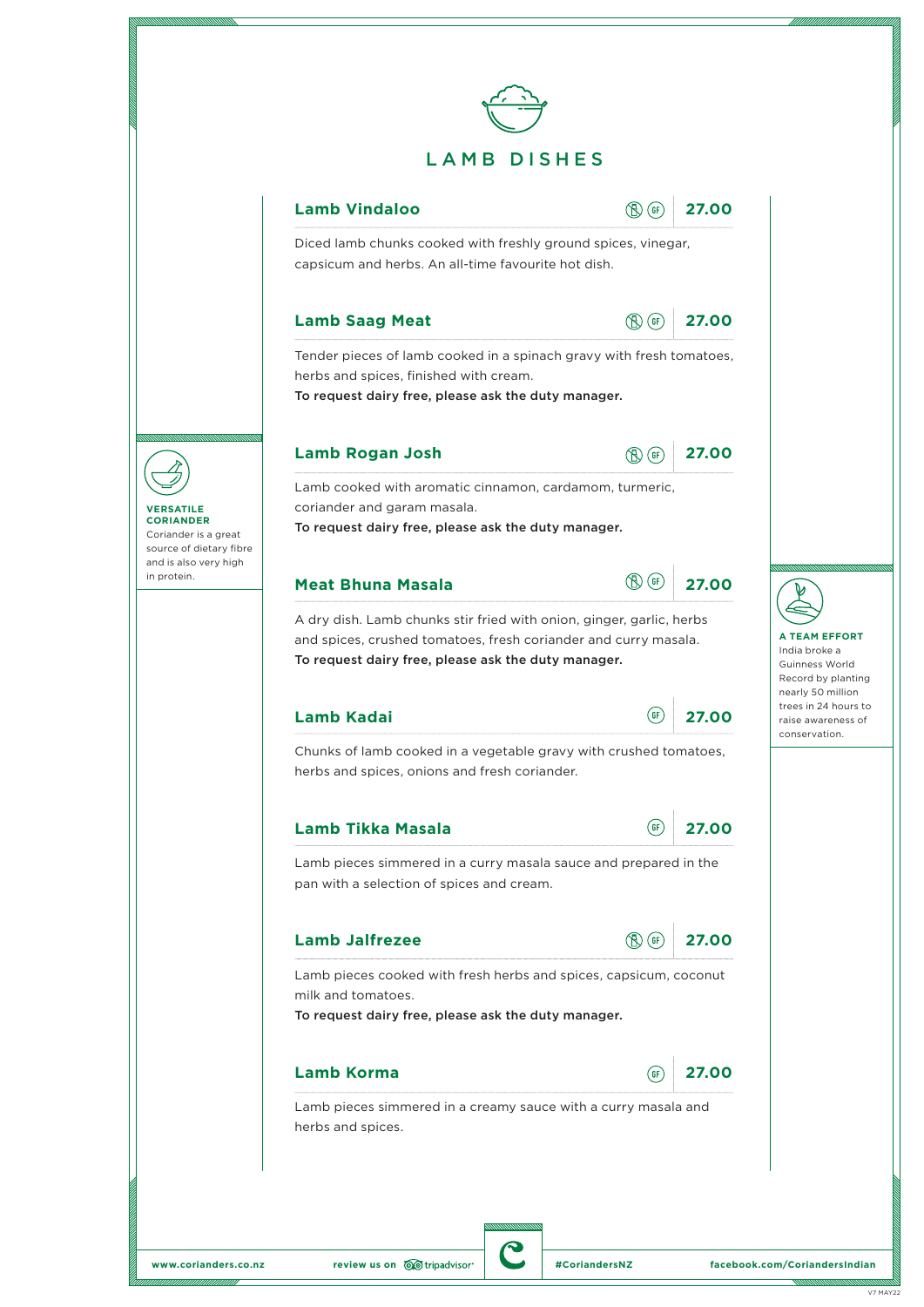



Lamb pieces cooked with herbs and spices, onion, garlic, ginger, and fenugreek tossed in a lamb gravy.

# **Lamb Posht 27.00**

Tender cubes of lamb sautéed in onions, garlic, ginger, fresh coriander and tomato, then cooked with poppy seeds and spices.

# **Lamb Do Payaza 27.00**



Lamb pieces tossed with chunks of onion, in a vegetable gravy along with herbs and spices, cream and fresh coriander.

## **Lamb Bombay 28.00**

| ï۴ | 28.00 |
|----|-------|
|    |       |

Chunks of lamb cooked in a vegetable gravy with freshly ground spices, cream and fresh coriander.

# **Lamb Balti 27.00**



Chunks of lamb cooked with herbs and spices to give an exotic aroma of cardamom, ginger, garam masala, cumin seeds and tomatoes.

# **Lamb Achari 27.00**



**CURING CUMIN** Cumin is a great aid for digestion and boosts the immune system.

Diced lamb tempered with spices, onion, herbs and finished with homemade pickle mix.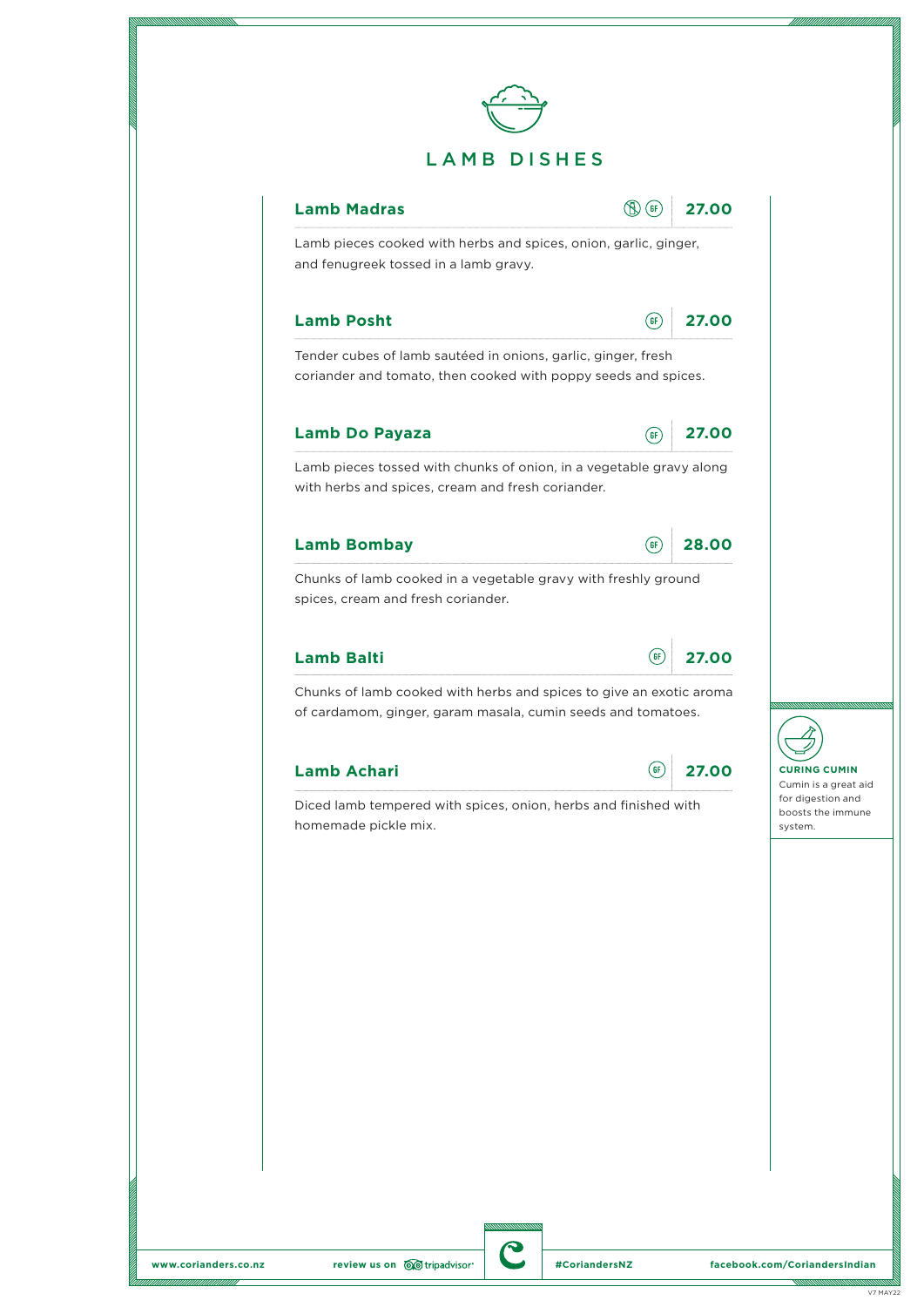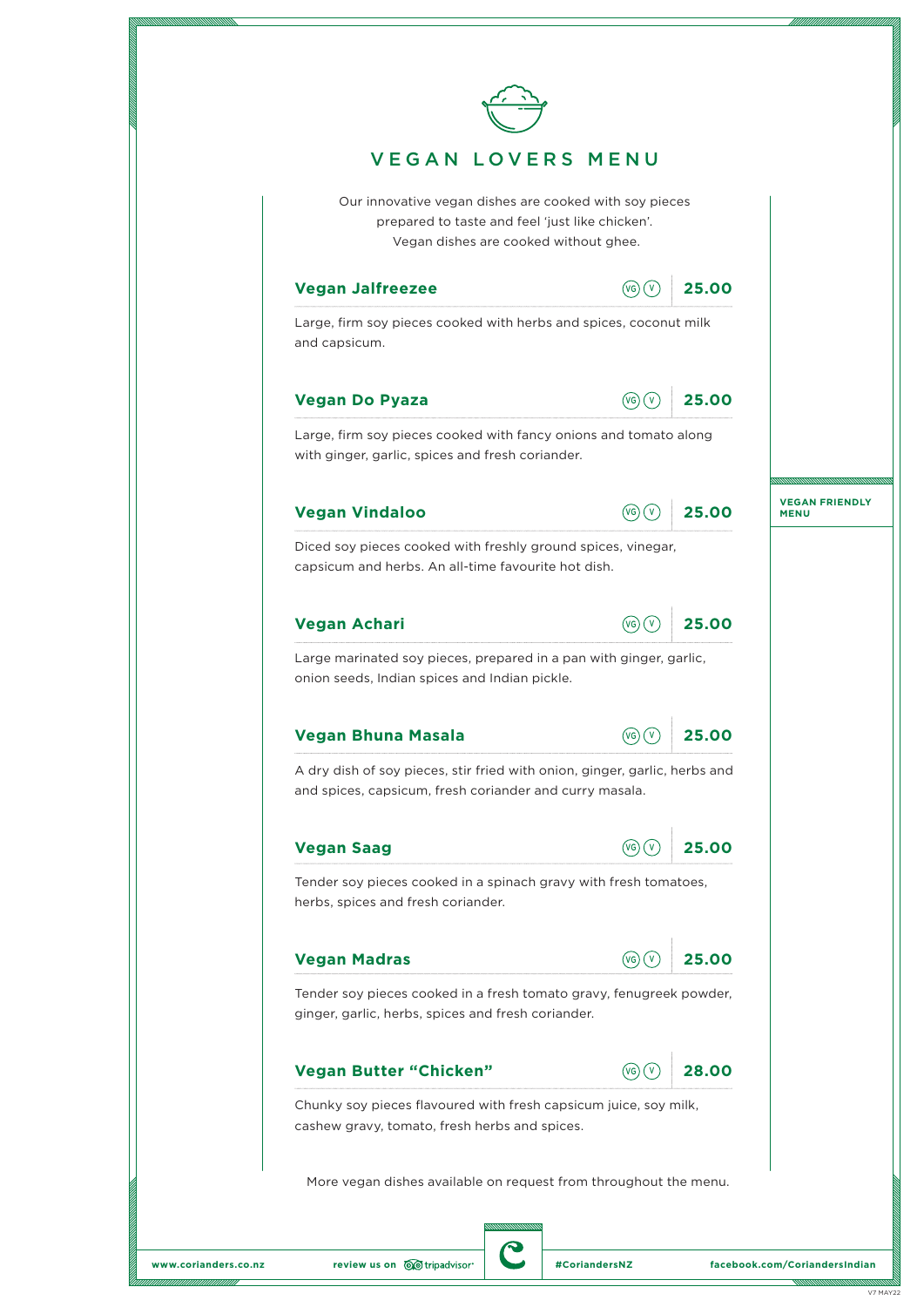

# VEGETARIAN DISHES



Homemade cottage cheese cooked in a spinach gravy with fresh tomatoes, herbs and spices, then finished with cream.

# **Paneer Makhni 21.00**

|  | -2<br>i.<br>٠ |
|--|---------------|
|  |               |

Homemade cottage cheese cooked in a butter sauce with a touch of fenugreek.

# **Kadai Paneer 21.00**



Homemade cottage cheese cooked in a vegetable gravy with crushed onions, ginger, garlic and fresh coriander.

# **Vegetable Posht 21.00**

Vegetables cooked in onions, garlic, ginger, fresh coriander and tomato, then cooked with poppy seeds and spices.

#### **Malai Kofta 21.00** (contains gluten)

Grated cottage cheese and potato dumplings stuffed with cashew nuts and raisins, simmered in a creamy sauce.

| <b>Mushroom Masala</b> | GF | 21.00 |
|------------------------|----|-------|
|                        |    |       |

Mushrooms and green peas cooked in a vegetable gravy with garlic. To request dairy free, please ask the duty manager.

## **Mushroom Do Payaza 21.00**



Mushrooms cooked with chunks of onion and tomato along with ginger, garlic, spices and fresh coriander.

# **Mixed Vegetables 21.00**



Vegetables cooked with a rich blend of spices, green herbs and cheese. To request dairy free or vegan please ask the duty manager.

## **Vegetable Jalfrezee**  $\sqrt{G(G)}$  **21.00**



Vegetables cooked with herbs and spices, coconut milk and capsicum. To request dairy free or vegan please ask the duty manager.

**VEGES FOR ALL** India has the world's lowest meat consumption per person, with 40% of the population being vegetarian.

**TASTY TURMERIC** Known as golden spice of India, turmeric purifies the blood and prevents coughs and colds.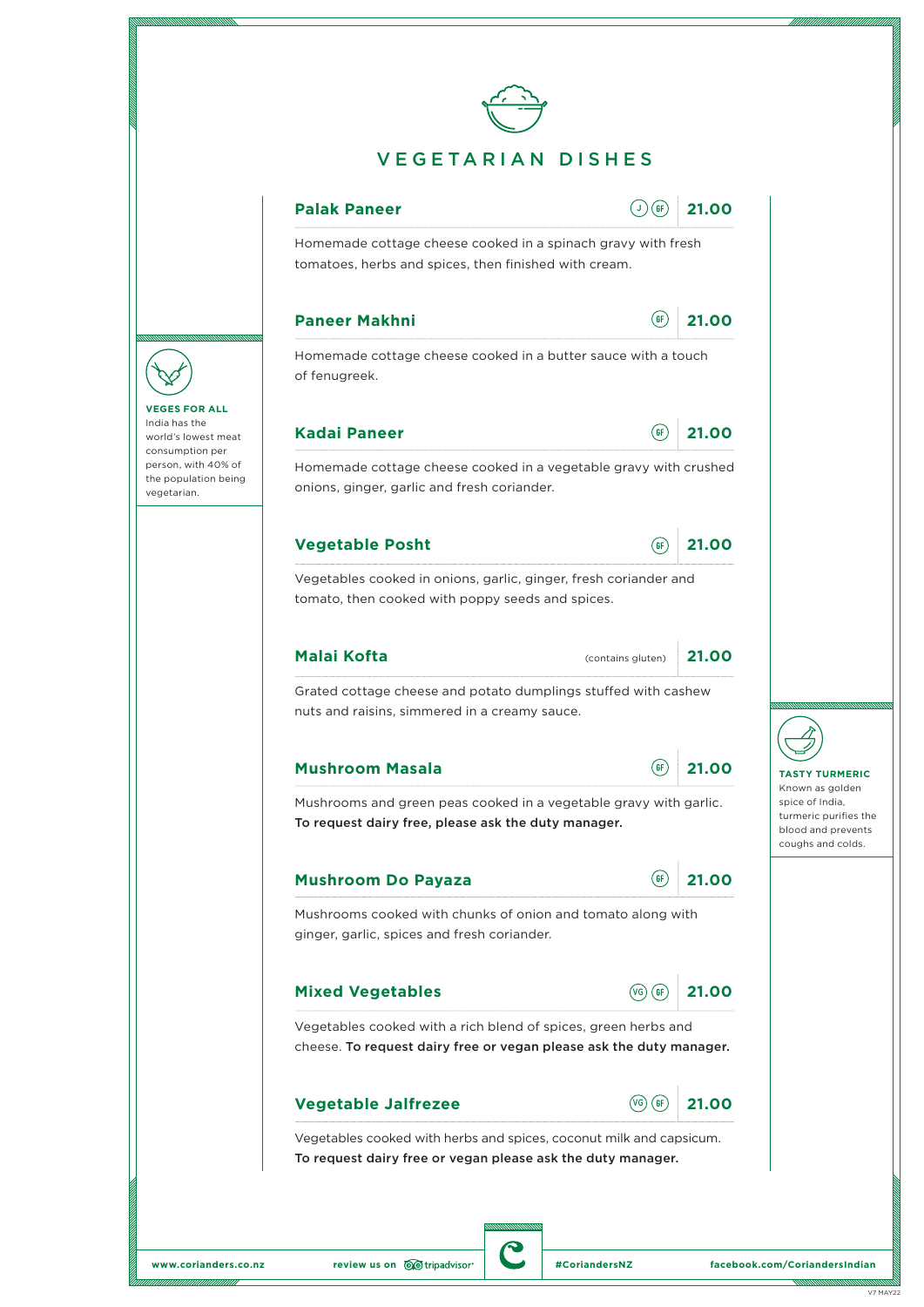

**SPLENDID SAFFRON** Saffron is actually more valuable by weight than gold. It is rich in both vitamin C and vitamin A.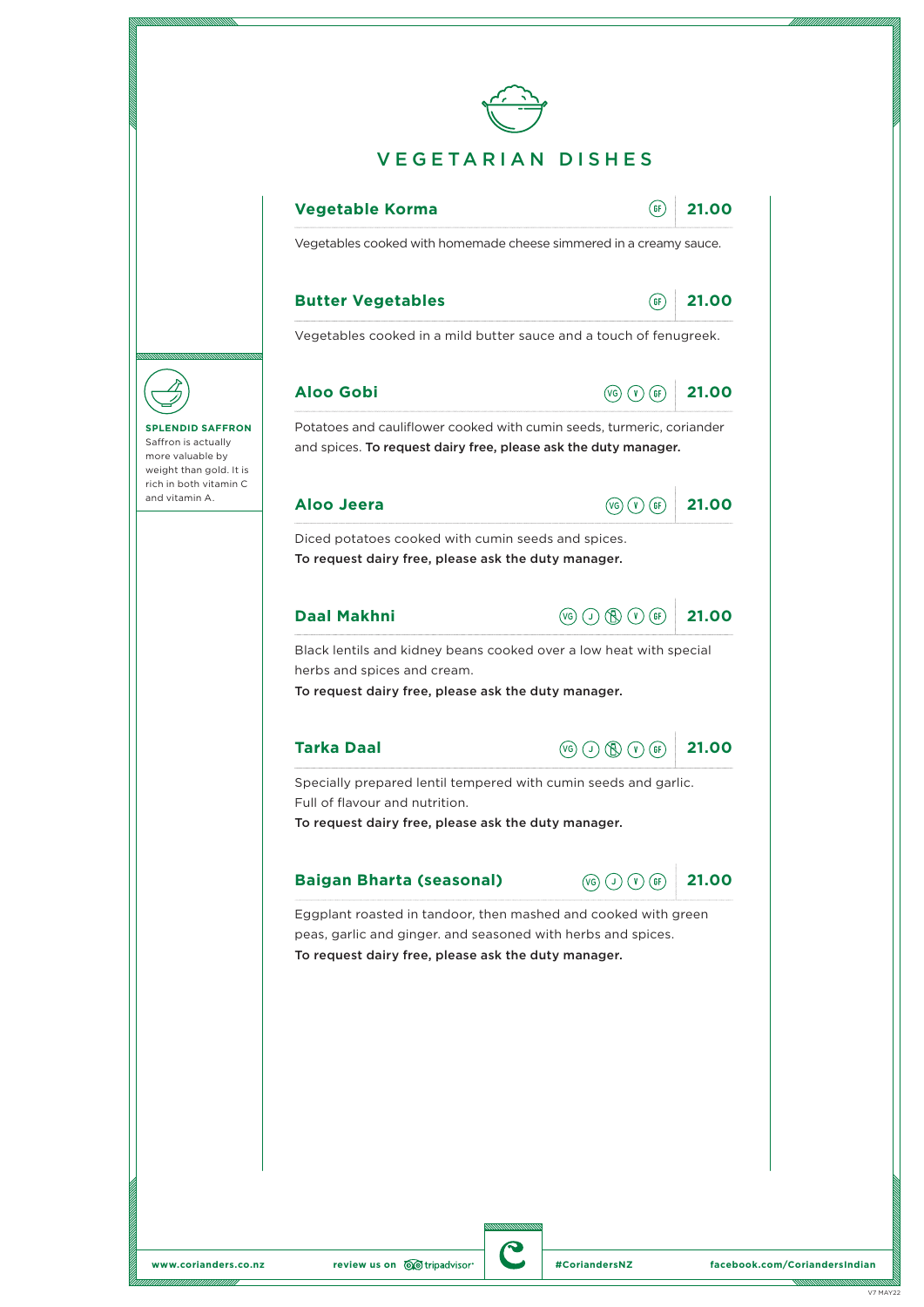

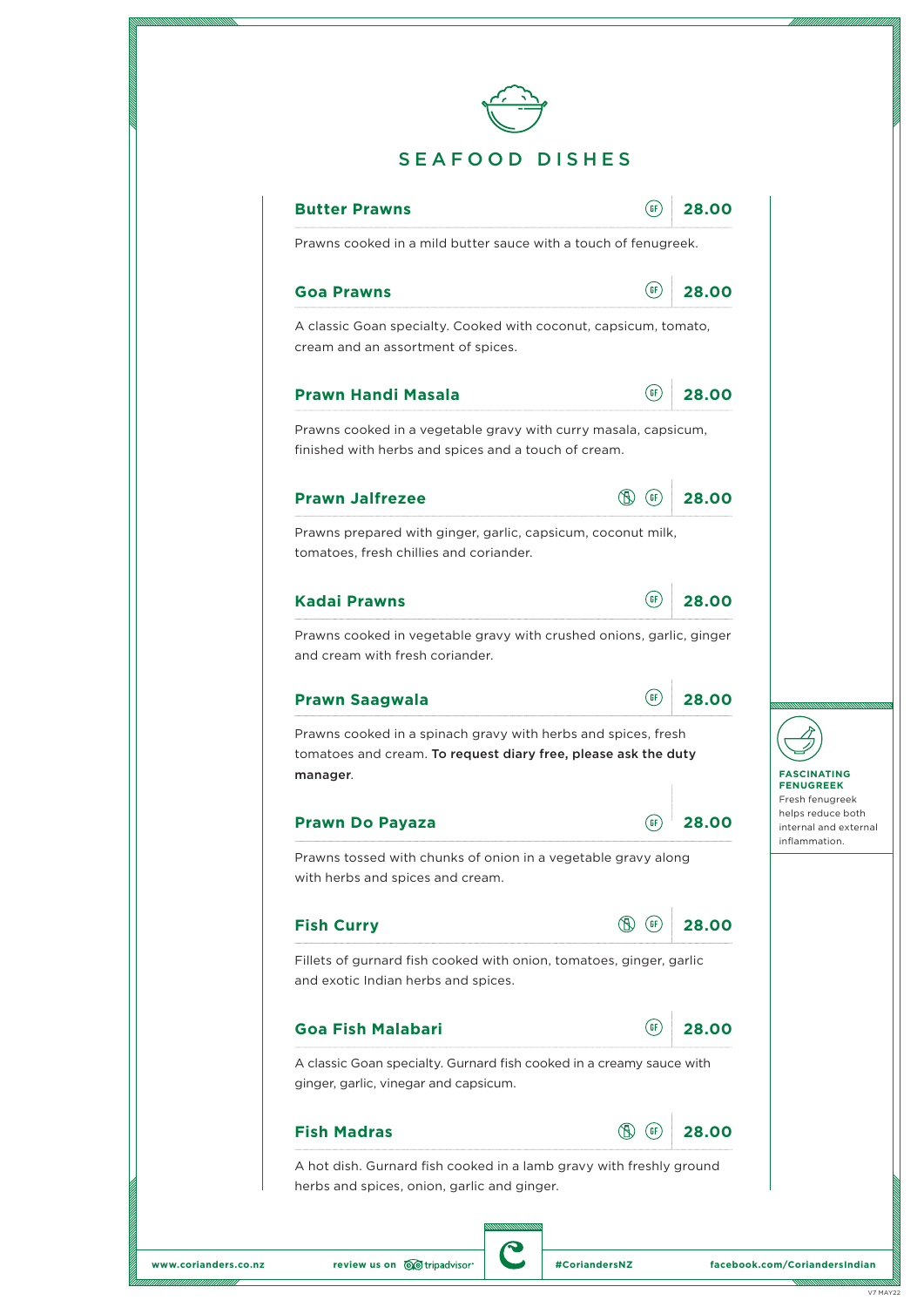

|                                                        | <b>Saada Chawal</b><br>(6F)                                                                                                  | 5.00  |                                                       |
|--------------------------------------------------------|------------------------------------------------------------------------------------------------------------------------------|-------|-------------------------------------------------------|
| Έ<br>ther mains are<br>ed with a side of<br>nati rice. | Steamed basmati rice.                                                                                                        |       |                                                       |
|                                                        | <b>Kashmiri Pulao</b><br>(GF)                                                                                                | 6.50  |                                                       |
|                                                        | Basmati rice with almonds, cashew nuts, raisins and coconut.                                                                 |       |                                                       |
|                                                        | Vegetable or Vegan Biryani<br>(6F)<br>U)                                                                                     | 24.00 |                                                       |
|                                                        | Basmati rice cooked with fresh seasonal vegetables.                                                                          |       |                                                       |
|                                                        | Chicken or Lamb or Prawn Biryani<br>$($ GF $\rangle$                                                                         | 28.00 |                                                       |
|                                                        | Chicken or lamb pieces or prawn cutlets sautéed in garlic and ginger,<br>then cooked with basmati rice in a vegetable gravy. |       |                                                       |
|                                                        | <b>Jeera Rice</b>                                                                                                            | 7.50  |                                                       |
|                                                        | Steamed premium basmati rice tempered with cumin seeds.                                                                      |       | <b>GOAL!</b><br>The most popular<br>sport in India is |
|                                                        | <b>Peas Pulao</b>                                                                                                            | 7.50  | cricket but the<br>national sport is<br>hockey.       |
|                                                        | Basmati Rice with roasted cumin, green peas and spices.                                                                      |       |                                                       |
|                                                        | <b>Cauliflower Rice</b>                                                                                                      | 14.00 |                                                       |
|                                                        | Sauteed grated boiled cauliflower. Popular Keto diet.                                                                        |       |                                                       |
|                                                        |                                                                                                                              |       |                                                       |
|                                                        |                                                                                                                              |       |                                                       |
|                                                        |                                                                                                                              |       |                                                       |
|                                                        |                                                                                                                              |       |                                                       |
|                                                        |                                                                                                                              |       |                                                       |
|                                                        |                                                                                                                              |       |                                                       |
|                                                        |                                                                                                                              |       |                                                       |
|                                                        |                                                                                                                              |       |                                                       |
|                                                        |                                                                                                                              |       |                                                       |

**NOTE** All  $\circ$ serve basn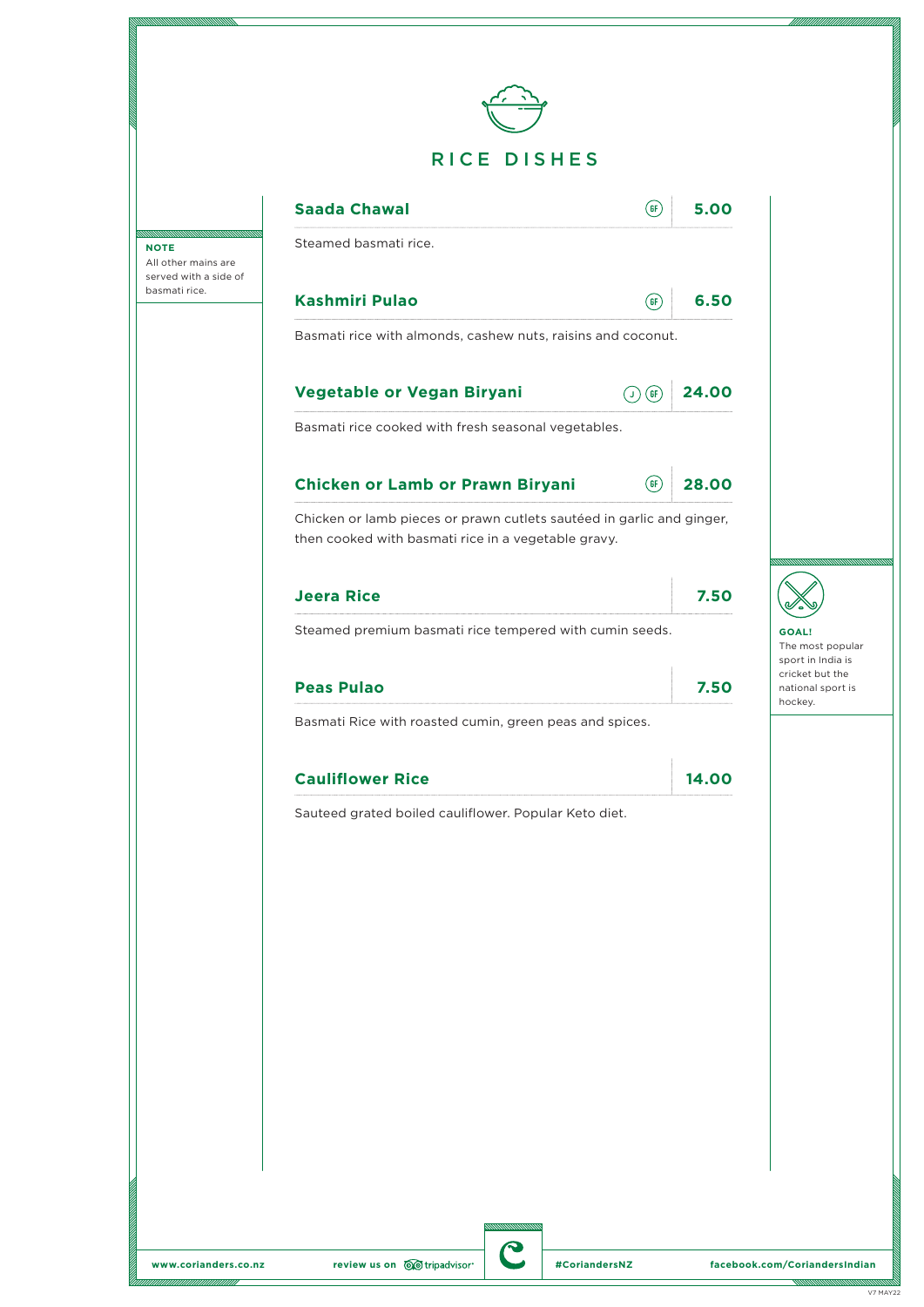

| Naan<br>Leavened bread made of refined flour and baked in the tandoor.          |      |
|---------------------------------------------------------------------------------|------|
|                                                                                 |      |
| <b>Garlic Naan</b>                                                              | 5.00 |
| Naan bread coated with fresh crushed garlic.                                    |      |
| <b>Onion Kulcha</b>                                                             | 6.50 |
| Flatbread stuffed with crispy onion, tomatoes, coriander and spices.            |      |
| <b>Paneer Kulcha</b>                                                            | 6.50 |
| Flatbread stuffed with grated cottage cheese and spices.                        |      |
| <b>Kashmiri Naan</b>                                                            | 6.50 |
| Flatbread stuffed with nuts and raisins.                                        |      |
| <b>Vegetable Kulcha</b>                                                         | 6.50 |
| Naan bread stuffed with mashed seasonal vegetables.                             |      |
| <b>Chicken Naan</b>                                                             | 6.50 |
| Flatbread stuffed with diced chicken and spices.                                |      |
| Keema Naan                                                                      | 6.50 |
| Flatbread stuffed with lamb mince, herbs and spices, onions,<br>and coriander.  |      |
| Tandoori Roti                                                                   | 4.50 |
| Bread made with wholemeal flour.                                                |      |
| Aaloo Prantha                                                                   | 6.50 |
| Naan stuffed with potatoes, herbs and spices, onions, and coriander.            |      |
| <b>Tandoori Prantha</b>                                                         | 6.50 |
| Wholemeal flourbread with lashings of ghee (clarified butter) and<br>fenugreek. |      |
| <b>Cheese and Garlic</b>                                                        | 7.50 |
| Flatbread stuffed with grated mozzarella, crushed garlic and parsley.           |      |
| <b>Paneer Kulcha with Garlic</b>                                                | 7.50 |
| Flatbread stuffed with grated cheese and spices, coated with fresh              |      |
| crushed garlic and parsley.                                                     |      |
| <b>Chocolate Naan</b>                                                           | 7.00 |
| Leavened bread stuffed inside with crispy flakes of chocolate.                  |      |



**SPECIAL DELIVERY** India has the largest postal network in the world, with over 150,000 post offices.

**CARDAMOM** Helps prevent kidney stones forming and can combat nausea.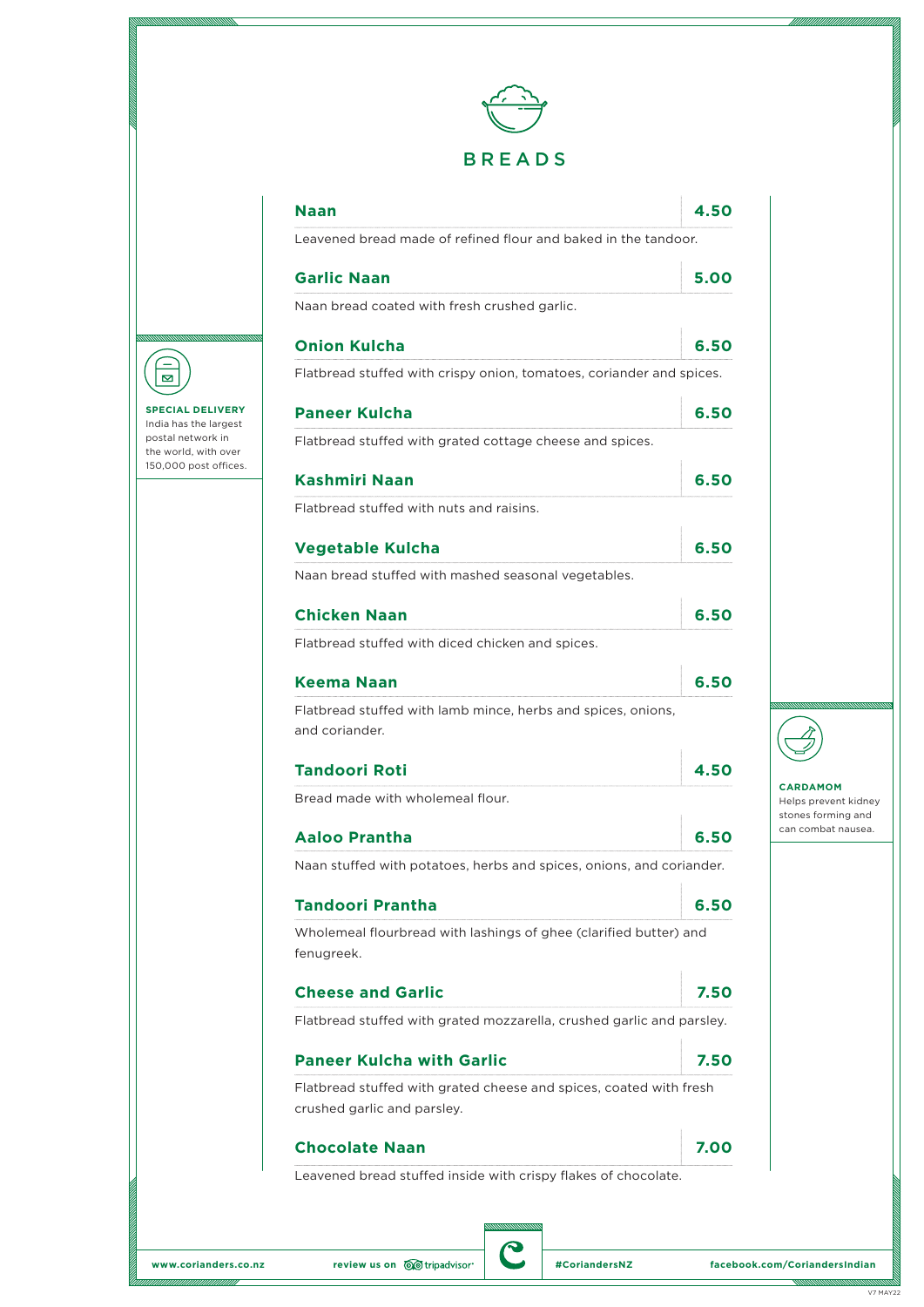

**CLOVES** Cloves are known to temporarily treat toothache and are great anti-inflammatories.